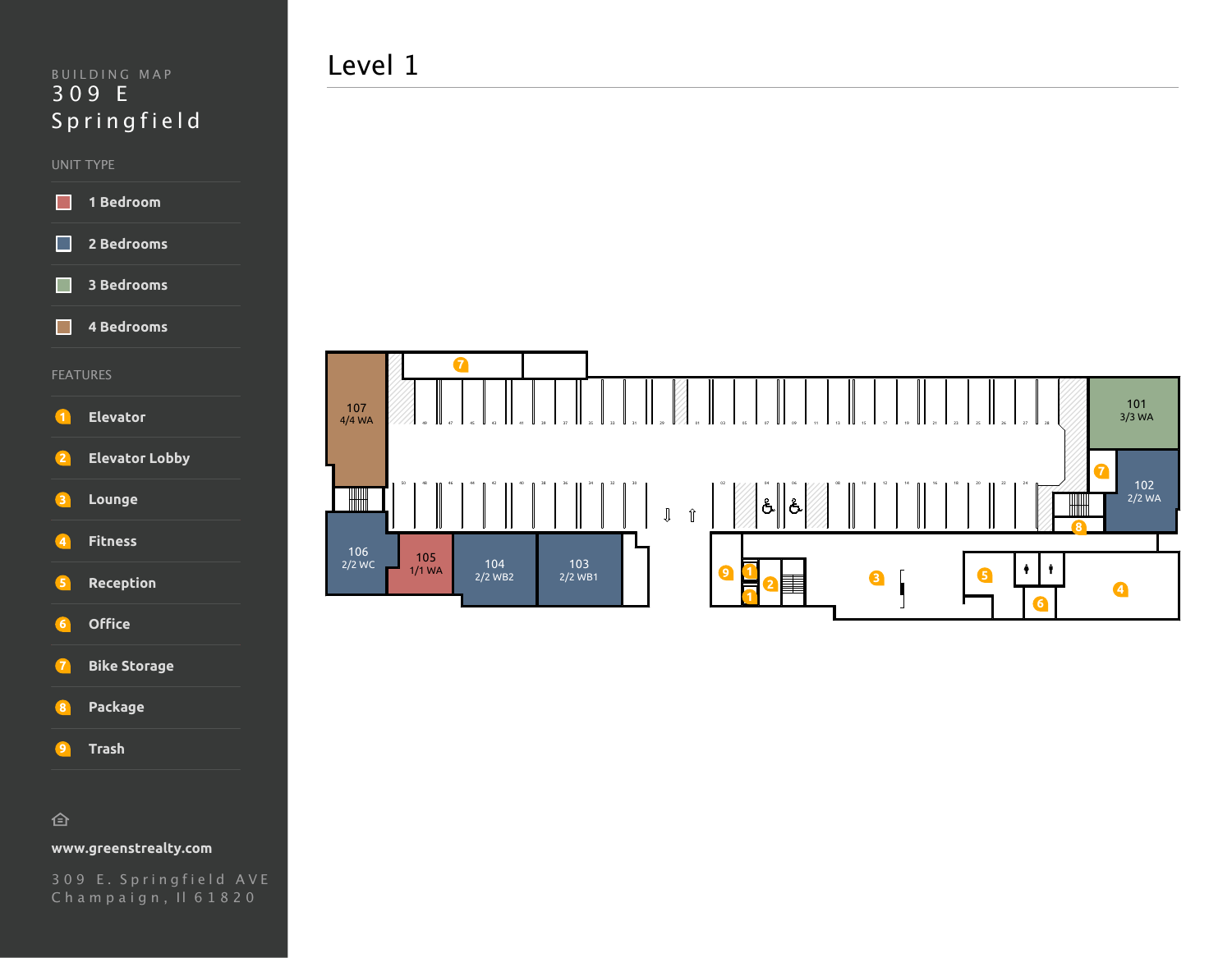#### UNIT TYPE



## FEATURES

П

### **1 Elevator**

```
2 Elevator Lobby
```
Level 2



## 仓

**www.greenstrealty.com**

309 E . Springfield AVE Champaign, Il 61820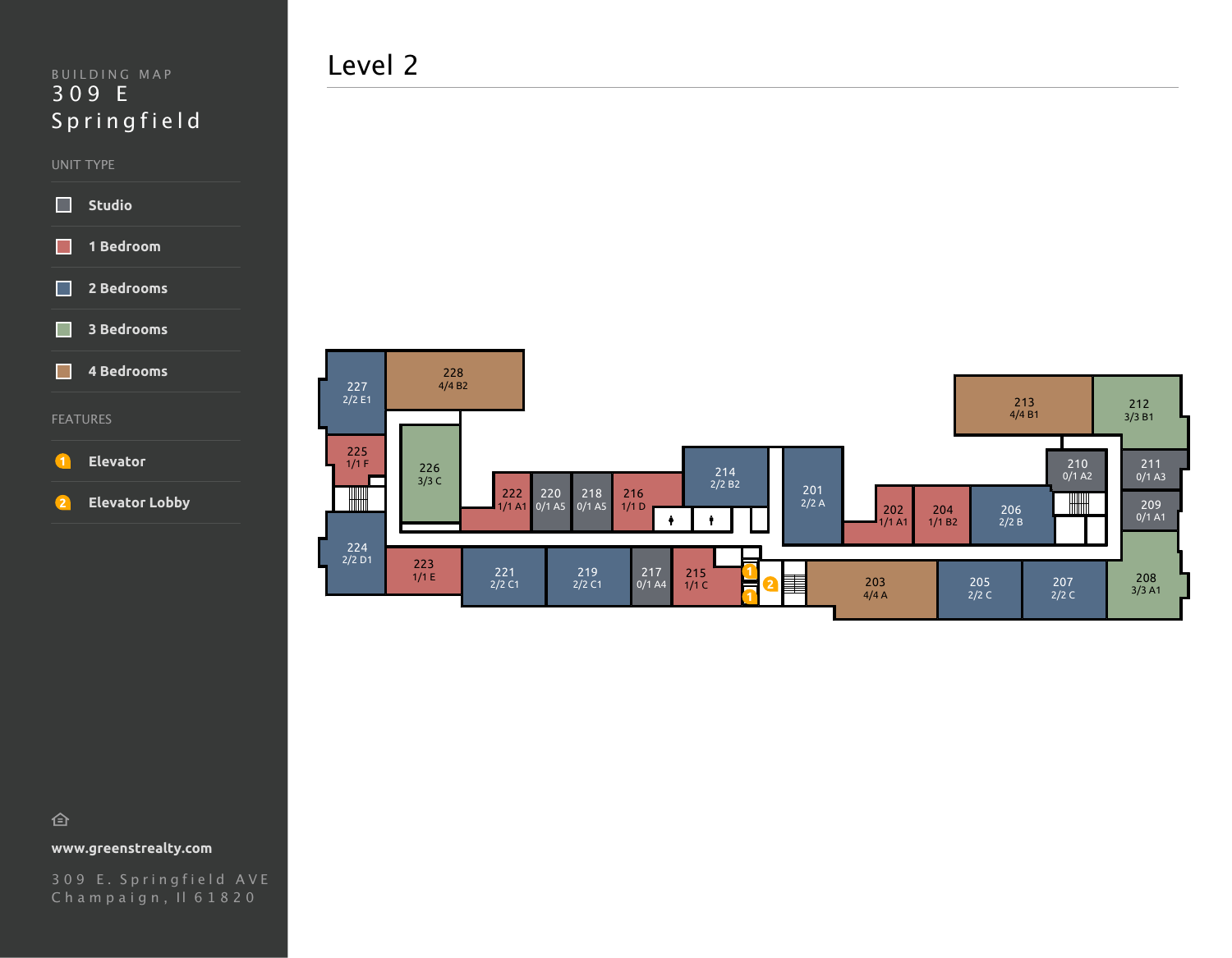#### UNIT TYPE



**4 Bedrooms**

#### FEATURES

**1 Elevator**

**2 Elevator Lobby**



仓

**www.greenstrealty.com**

309 E . Springfield AVE Champaign, Il 61820

Levels 3-5